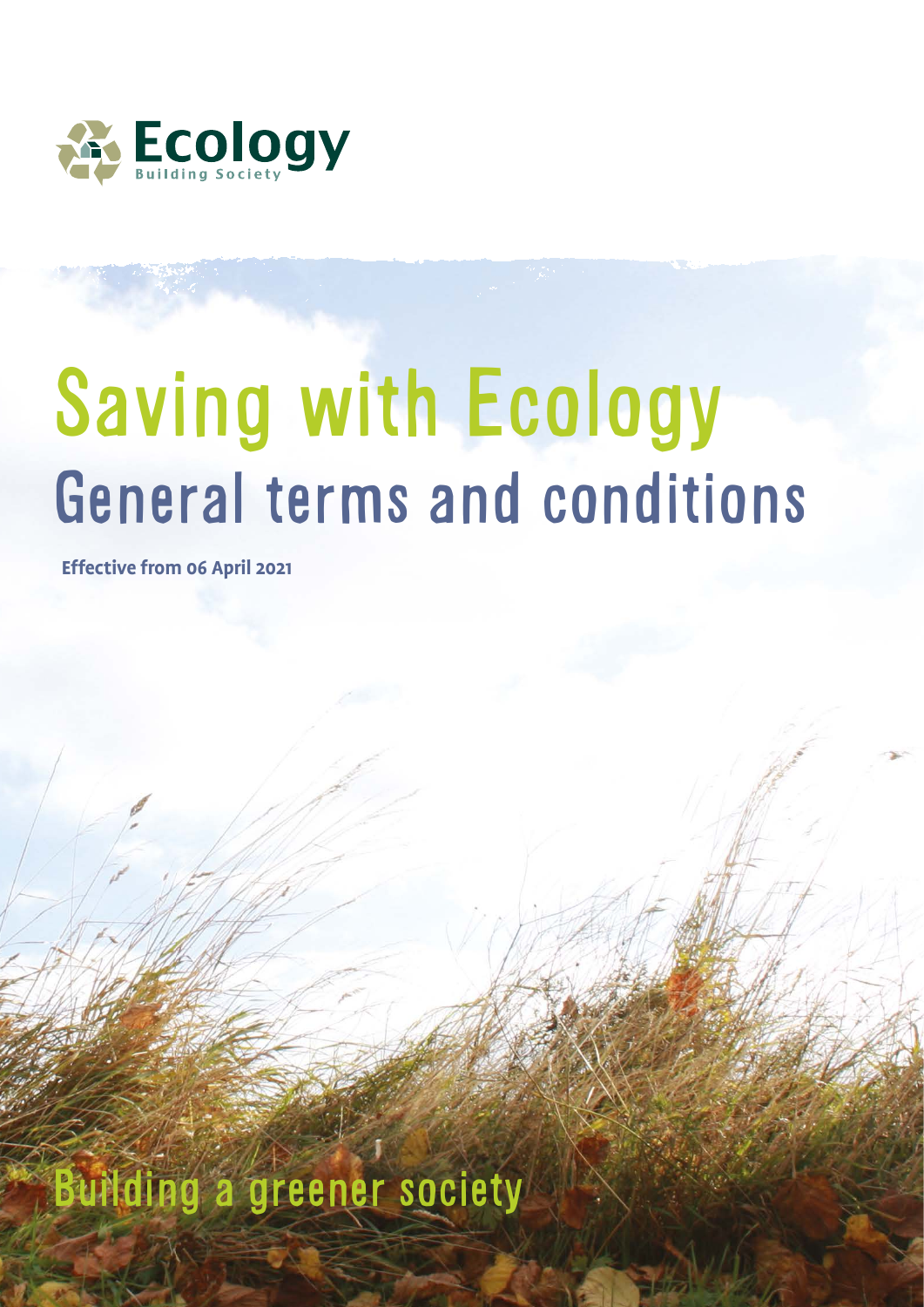This document sets out the service levels you can expect, and the general terms and conditions under which we will operate an account for you.

It is important that you read these Conditions carefully. If there is anything that you don't understand or have any queries about please contact our Savings Team. Our staff will be happy to answer your questions.

Ecology Building Society is authorised by the Prudential Regulation Authority and regulated by the Financial Conduct Authority (FCA) and the Prudential Regulation Authority. Our Financial Services Register number is 162090. You can view the FCA's Register on their website at **register.fca.org.uk** or by contacting the FCA on 0800 111 6768.

#### How to contact us

#### **You can contact us by:**

- visiting our website at **ecology.co.uk**
- emailing us at **savings@ecology.co.uk**
- telephoning us on **01535 650 770**

• visiting our office at **7 Belton Road, Silsden, Keighley, West Yorkshire BD20 0EE**

Our normal business hours are 9.00 am to 5.00 pm Monday to Friday. Any changes to these operating hours will be notified through updates on our website and messages on our telephone answering service. Outside these hours, you can leave us a message by email, through the online service (if registered), or via our telephone answering service.

#### Data Protection and Confidentiality

Our Privacy Notice can be found at **ecology.co.uk/homepage/privacy-notice**. We encourage you to read this important document which explains how we use your personal data; describes the categories of personal data we process and for what purpose. You will always be able to view our Privacy Notice on our website, however, if you would like to receive a paper copy, please contact the Savings Team and we will put one in the post for you.

### Solving Problems

Our aim is to provide a high standard of service to all our customers. However, occasionally things can go wrong. When this happens, we want to put matters right as quickly as possible.

If you do have a complaint about any aspect of the service you have received, please contact us straightaway. We have an established complaints procedure, a copy of which is available on request. This explains how we will try to resolve your complaint and how, if you are still not satisfied, you may have the right for it to be investigated impartially by the Financial Ombudsman Service whose address is: Exchange Tower, London E14 9SR or you can visit their website **www.financial-ombudsman.org.uk**.

#### 1 Introduction

- 1.1 These terms and conditions (referred to as 'Conditions'), together with our *Current savings rates and charges* leaflet, account application form and the relevant savings account brochure for the account you hold with us, form the legal agreement (the 'Agreement') between the Society and you for your savings account. Where you use our online service, the *Online account service: Terms and conditions* will also form part of the Agreement. If there is any conflict or inconsistency between these documents, the relevant savings account brochure will take priority over anything else.
- 1.2 In these Conditions:

 "the Society", "we", "us" and "our" refer to Ecology Building Society, and include our successors and anyone to whom we transfer our rights in respect of an account;

 "you" and "your" refer to holders of savings accounts, including your personal representatives;

 "working day" means a day other than Saturday, Sunday or bank holiday in England and Wales;

 "nominated account" means a bank account you have specified that you would like us to use when making a request to transfer funds via our online service. Nominated accounts must be held with UK banks or building societies; must be capable of receiving Faster Payments and CHAPS; and you must be named as the account holder; and

 "website" means our internet presence at **ecology.co.uk**.

1.3 If you are a company, other form of corporation, partnership or unincorporated body (such as a club), please refer to Condition 2.2 for additional requirements which apply as well as the rest of these Conditions.

#### 2 Membership

- 2.1 If these Conditions apply to your account you will be a member of the Society (and therefore our Rules will also apply to you as a member) unless your account is a deposit account. The relevant savings account brochure and/or your application form will state if your account is a deposit account. These Conditions and/or any relevant savings account brochure will override the Rules in the case of any inconsistency. Details of what membership means can be found in the Rules of the Society (available from our website or on request) and in the Building Societies Association factsheet *Your Rights as a Building Society Member,* which is available at **bsa.org.uk** or on request.
- 2.2 Deposit accounts are normally only available to companies, other form of corporation, partnerships or unincorporated bodies. If you have a deposit account, you are not a member of the Society by virtue of that account. You are, however, bound by some of our Rules, namely 4(4) to (7), 5, 6(1) to (3), 8(4) and (5), 12(5) and 44. These Rules apply to deposit account holders (as if they were shareholding members), except to the extent that they are inconsistent with these Conditions.
- 2.3 You have the right to obtain a copy of your Agreement at any time. You can do this by submitting a request via secure message on the online service or by email to **savings@ecology.co.uk**, calling on 01535 650770 or writing to us at 7 Belton Road, Silsden, Keighley, West Yorkshire BD20 0EE.

#### 3 Opening an account and your right to change your mind

- 3.1 To open an account with the Society we will need:
	- (a) a completed application form or online application;
	- (b) at least the minimum investment amount for your new account,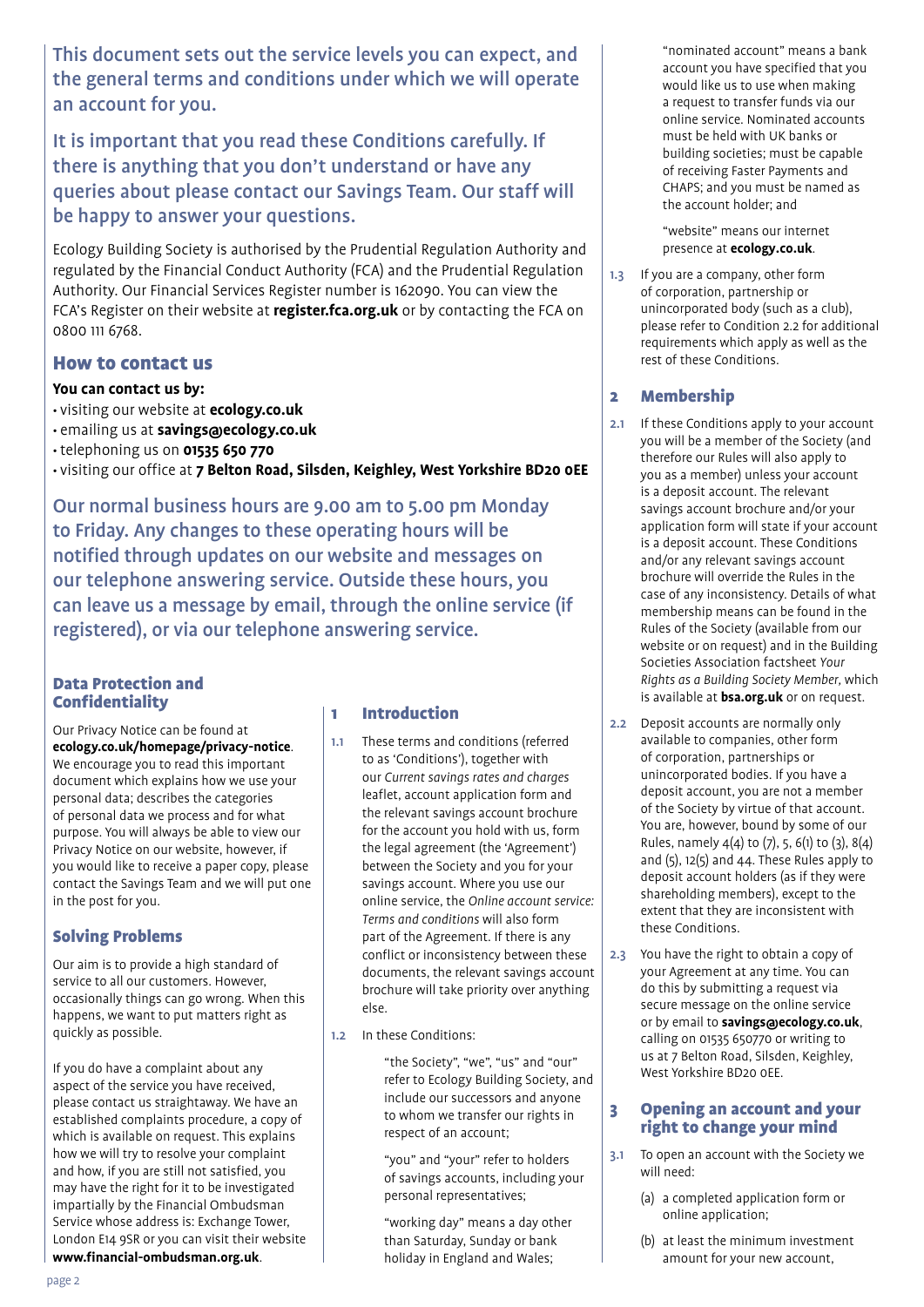transferred from a bank account in your name, or in the form of a cheque made payable to Ecology Building Society re: your name (e.g. Ecology Building Society r.e. Mr John A Smith). The cheque must be from a bank account in your name;

- (c) a Direct Debit Mandate where your initial investment is via Direct Debit. The Direct Debit must be from a bank account held in your name; and
- (d) to confirm your identity and your address in accordance with the requirements outlined within the *Savings account identification requirements* leaflet.
- 3.2 If we receive money without satisfactory evidence of identity and address, then we may return the money (without interest) and/or retain it pending instructions from any relevant authority.
- 3.3 You will need to satisfy any requirements in the relevant savings account brochure regarding eligibility for the account (for example, minimum age, UK resident etc.) before we can complete the application process.
- 3.4 Before opening an account you should read the Conditions in this document and the following leaflets:
	- (a) *Our range of savings accounts*
	- (b) *Current savings rates and charges*
	- (c) *relevant savings account brochure (where appropriate)*
	- (d) *FSCS Information Sheet*
- 3.5 To open an account at the Ecology you will need to be resident in the UK. If you or a joint account holder cease to be resident in the UK, we may have to close your account. If you are a resident for tax purposes anywhere other than in the UK, or if you are a US Person (which includes US citizens [even if residing outside the US] or resident individuals), you will not be able to open an account with Ecology.
- 3.6 Please note that we can refuse to open an account without being required to give a reason. There will not be any contract between us until we have opened an account.

### Changing your mind

3.7 If you change your mind after your account has been opened, except as set out in Condition 3.8, you have 14 calendar days from the date of your welcome letter or email to notify us that you have changed your mind. You do not have to give a reason. If you notify us within this time, we will help you to switch to another of our accounts which you are eligible for or (assuming we have received cleared funds) give you all your money back with interest at the rate

payable on our Easy Access account. We will ignore any notice period and any extra charges.

 If you do not exercise your right to change your mind, you will continue to be bound by this Agreement.

3.8 Please note that Condition 3.7, and the option to change your mind it provides, does not apply to fixed rate accounts (other than a fixed rate cash deposit ISA).

#### 4 Account details

- 4.1 The address that you provide in applying for the account will be the registered address for you and will remain the registered address for you until it is changed in our records. 'Care of' and PO Box numbers are not acceptable as a registered address but can be used as the correspondence address.
- 4.2 It is your responsibility to notify us of any change of address, change of name, telephone number and email address as soon as possible. If you have registered for our online service, you can advise of a change of address, telephone number or email via this facility. We may also be able to accept some of these changes via telephone or secure email; in this instance please contact us and we will advise you how to proceed. Written notifications can also be accepted and must be signed in accordance with the account mandate.
- 4.3 You agree to produce evidence of any new name or address if we ask to see it. If you are changing your name you will need to provide details by sending us an original or original certified copy of your marriage certificate, change of name by Deed Poll or other legal document confirming the change.
- 4.4 You agree to provide us with specimen signatures, if we ask for them.
- 4.5 If you have more than one savings account with us, you must make sure that the registered address we have for you is the same in respect of each account.
- 4.6 Your account will have a unique number. Please quote this in correspondence with us. You will also need this when paying money in or withdrawing it.

#### 5 Minimum and maximum account balances

- 5.1 The minimum and maximum amounts that can be held in any particular account are set out in the relevant savings account brochure.
- 5.2 We can close an account if the amount in it is below the minimum for that account. We will give you at least two months' notice before doing this. During this period, you can pay in more money

to bring the balance up to the minimum. Instead of closing the account (or during any period when it is below the minimum amount) we may pay a reduced rate of interest.

5.3 The overall maximum holding by any one person in respect of all savings accounts with the Society is £125,000.

#### 6 Paying money into your account

- 6.1 Unless the relevant savings account brochure says otherwise, you can make further deposits into your account by bank transfer or post. Regular deposits can be made by Direct Debit (form available on our website or on request) or standing order. For security reasons we will not accept cash deposits and any cash received via the post will be returned to you without liability on our part.
- 6.2 We may, from time to time, refuse or cease to accept additional deposits into your account. For example, we may do this if we reasonably believe:
	- there may be fraudulent activity or other financial crime affecting your account;
	- we are required to do so by any law, regulation or court order;
	- you have not given us evidence of your identity, if we have asked for this;
	- the amount it costs us to operate your account changes (including changes in interest rates generally) or we have good reason to think it will change.
- 6.3 Cheques should be made payable to Ecology Building Society followed by the name(s) of the account holder(s), with your account number written on the back so it is clear who the money is intended for. On joint accounts cheques can be made payable to either account holder. You should note that cheques normally become out of date after six months.
- 6.4 Unless the relevant savings account brochure specifies otherwise, you can make deposits into your savings account by transferring funds direct into our Investors' Deposit account at the Co‑operative Bank via Faster Payments or CHAPS. Your bank will need the following details:
	- Destination sort code: **08 90 72**
	- Destination account number: **70361591**
	- Account name: **Ecology Building Society**
	- Reference: **quote your 10 digit Ecology account number.**

 If you are sending the funds via a Co‑operative Bank account, please use the 'bill payment' method, which will allow you to quote a reference.

 Investors who have telephone and/or internet banking facilities should also use these payment details. If your savings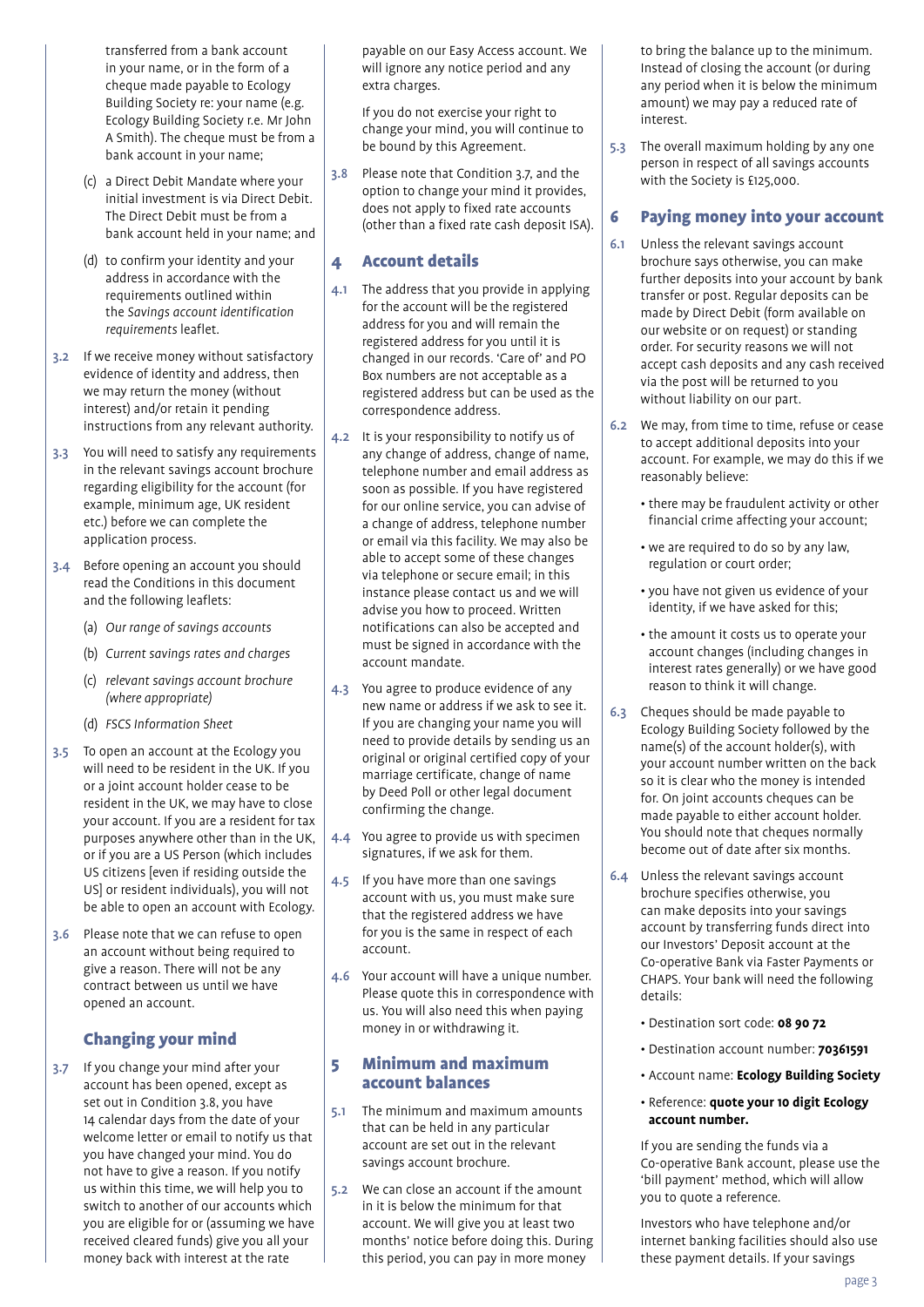account number is not quoted as the reference the payment will be returned.

- 6.5 Payments into your account can only be made in £ sterling.
- 6.6 Subject to Condition 9, money paid into your account by electronic means will be available for withdrawal immediately after we receive notification from our clearing bank that it has been received. This will normally be not later than the working day after it has been received. Please see Condition 12 regarding cheques.
- 6.7 If a bank or building society tells us that they have made a payment into your account by mistake, we are obliged to cooperate with them and help them recover the mistaken payment. We must provide them with all relevant information they need to collect the payment. If you do not dispute us returning the funds to the paying bank, we will deduct the amount of the mistaken payment from your account. If the payer's bank or building society is unable to recover the funds from us and the payer asks them to do so, they will provide all relevant information they have to the payer so they can claim repayment. This information will include your name and contact address.

#### 7 Interest and your tax obligations

- 7.1 We pay all savings interest gross, which means that no tax is deducted. It is your responsibility to pay any tax due, based on your individual circumstances. Tax rules may change in future. In certain cases, HM Revenue and Customs can require us to disclose information about you and take money from your account to be used towards payment of taxes due but unpaid. We will take this action if we are legally obliged to do so.
- 7.2 The interest rate that applies to your account is detailed in our *Current savings rates and charges* leaflet. This information is also available on our website or by contacting the office.
- 7.3 On our accounts we generally:
	- (a) calculate interest from the day funds are credited to your account. Any electronic payments received by us after 8pm on a working day or on a non-working day will be treated as having been received by us on the next working day. Amounts paid in by cheque will earn interest from the working day on which we receive the cheque. Interest is calculated on a daily basis and credited to your account on the date as stated in the *Our range of savings accounts* leaflet. If you ask us we will give you a full explanation of how we calculate interest;
- (b) calculate interest on a sum withdrawn up to and including the day before we process your withdrawal request; and
- (c) give you the choice of having your interest added to your account, transferred into another account with us or (subject to a minimum interest payment of £25) paid into a bank account in your name.

 However, this may vary depending on the type of account. You should check the relevant savings account brochure. Details of when interest is payable is contained in the *Our range of savings accounts* leaflet.

- 7.4 Subject to any relevant savings account brochure (for example, if the interest rate on the account is a fixed rate) we can change interest rates as set out in the rest of this Condition 7.
- 7.5 We may change interest rates on accounts which are not tracker accounts or fixed rate accounts at any time if we reasonably believe that the change is needed for any of the following reasons (which may relate to circumstances existing at the time or those that are expected to apply in the near future):
	- (a) to respond to changes in the Bank of England Base Rate;
	- (b) to respond to changes in mortgage interest rates or interest rates generally (including the interest rates paid on similar accounts by other providers of financial services);
	- (c) to enable us to manage the difference between the interest rates charged to our borrowers and interest rates paid to our investors, or the providers of funds to us, taking into account the interests of the Society, our members, and your rights and interests as an account holder;
	- (d) to respond to changes in the law or the decision of a court or ombudsman;
	- (e) to meet relevant regulatory requirements;
	- (f) to respond to new (or changes to) statements or codes of practice or industry guidance designed to enhance consumer protection;
	- (g) to reflect changes to our costs in providing the account, including administration costs and costs of providing services or facilities;
	- (h) to introduce or alter 'tiers' of interest where different rates apply depending on the amount in the account.

 Where we make any such change, we will act reasonably and we will only make

the change if we believe it is fair in the circumstances. Any change we make to interest rates will be proportionate to the circumstances giving rise to the change.

- 7.6 Where the change is an increase in the interest rate, we will tell you about it as soon as possible following the increase via our website.
- 7.7 Where there is a reduction in the interest rate, we will tell you about the change by letter, by email if you have told us that you want to be contacted in this way, or other personal notice, explaining the change in rate, the new rate and effective date of the change. This does not apply to interest rate tiers applicable to balances below the minimum operating balance for the account (provided we have clearly told you about the minimum balance requirements).
- 7.8 The notification will be provided as follows:

 We will notify you at least 14 days before the rate change. You will then have a period of 30 days from the date of the notification during which you may close or switch your account to another of our accounts which you are eligible for without having to give any period of notice or having to lose any interest or pay additional charges.

- 7.9 If your account is a tracker account (as explained in the relevant savings account brochure), the interest rate will increase or decrease immediately in line with any increase or decrease in the rate which is being tracked. We will tell you about any reductions to the interest rate by letter or by email if you have told us that you want to be contacted in this way, or by other personal notice. Where the change is an increase in the interest rate, we will tell you about it as set out within Condition 7.6.
- 7.10 The information on our website will be updated within three working days of an interest rate change.

#### 8 Charges

- 8.1 We may make charges for items in relation to the operation of your account. Details of our charges are in the leaflet *Current savings rates and charges* which was included in your enquiry pack and is also available on our website.
- 8.2 Charges will be debited to your account where appropriate. We will notify you before we do this.
- 8.3 We can reduce or abolish a charge for any reason at any time. We can only increase a charge or introduce a new one if we reasonably believe that the change is appropriate for any of the following reasons (which may relate to circumstances existing at the time or those that are expected to apply in the near future):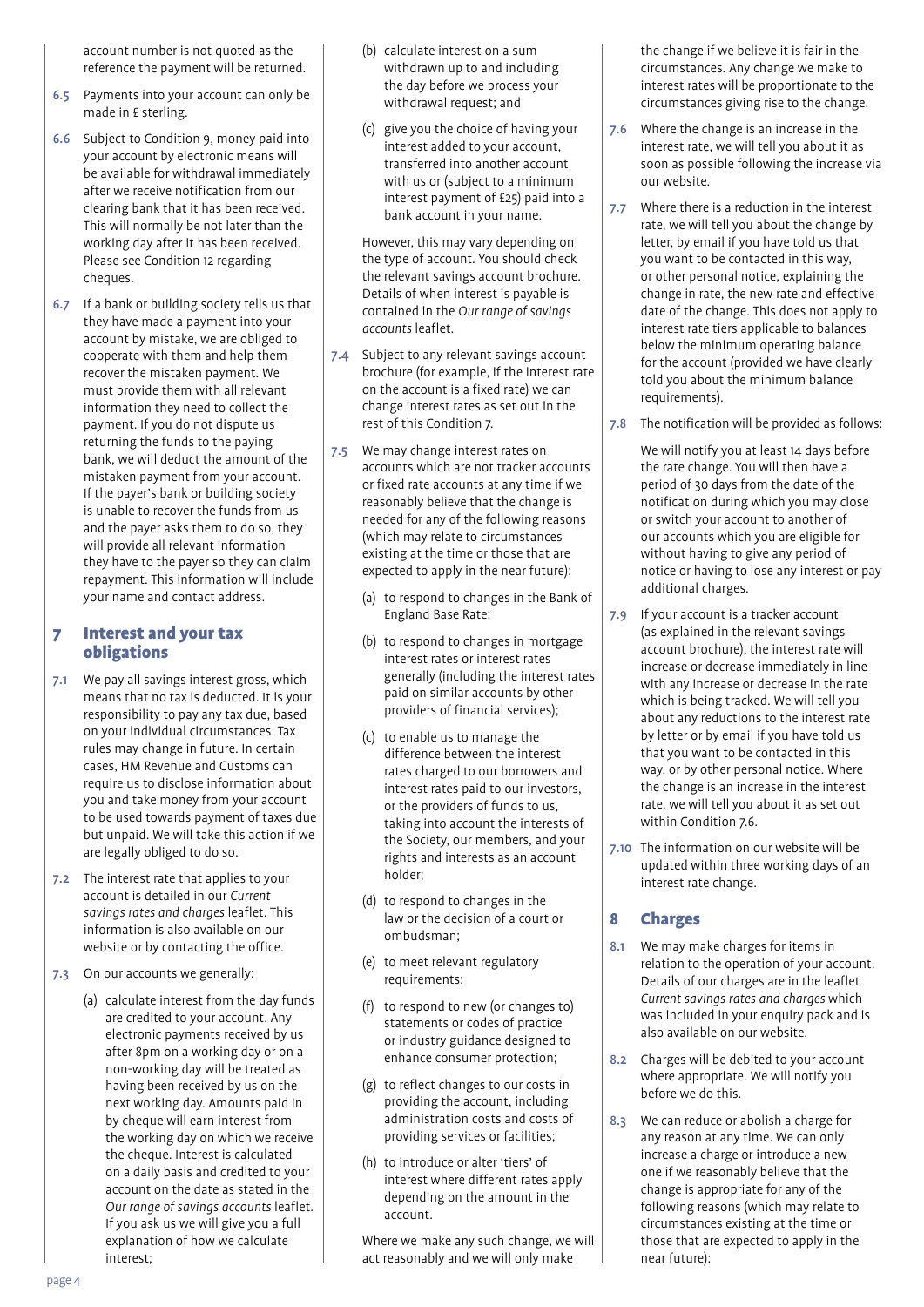- (a) to reflect reasonably incurred changes to our costs of providing services or facilities, including our administrative costs and/or changes to the type of services we provide;
- (b) to respond to changes in the law or the decisions of a court or ombudsman;
- (c) to meet relevant regulatory requirements;
- (d) to respond to new (or changes to) statements or codes of practice or industry guidance designed to enhance consumer protection.

 Where we make any such change, we will act reasonably and we will only make the change if we believe it is fair in the circumstances. Any change we make to our charges will be proportionate to the circumstances giving rise to the change.

- 8.4 If we introduce or increase a charge relating to the day-to-day running of your account, other than a charge which relates to electronic withdrawals, we will give you at least 30 days' written notice before the charge comes into effect. Where the charge does not relate to the day-to-day running of your account, we will tell you about the change on our website at least 30 days before the change takes effect.
- 8.5 If we give you notice of a change under Condition 8.4 then, at any time up to 30 days after the date of the notice, you have the right to switch the account to another of our accounts which you are eligible for or close it without having to lose any interest or pay any additional charges.
- 8.6 Where we make a change to existing charges, or introduce new charges, in respect of electronic withdrawals from your account, we will give you at least two months' written notice before the change comes into effect. At any time up to the date the change comes into effect, you have the right to switch the account to another of our accounts which you are eligible for or close it without having to lose any interest or pay any additional charges.
- 8.7 If you do not notify us that you object to such a change before the date on which it comes into effect, you will be deemed to have accepted it.
- 8.8 There may be other taxes or costs that are not paid through us or charged by us.

#### 9 Withdrawals

9.1 Unless the relevant savings account brochure or the *Online account service: Terms and conditions* say otherwise, you can request withdrawals via the online service (terms and conditions apply) and by post. You will give your consent to a withdrawal by doing one of the following:

- (a) making a transfer request to your nominated account via our online service; or
- (b) giving us a completed *Withdrawal/ Notification Form,* or giving us a clear withdrawal instruction in writing, which (in either case) is signed in accordance with your account mandate, and sending it to us by post. Withdrawal forms can be downloaded from our website or you can request a paper copy from us.
- 9.2 Depending on the terms set out in the relevant savings account brochure, you can withdraw funds from your account by:
	- (a) Faster Payments (available from a minimum of £25 and up to £100,000) or CHAPS (a same day service for payments made and received in sterling within the United Kingdom) to a bank account in your name; or
	- (b) internal transfer to another account that you (or in the case of joint account holders, at least one of you) hold with the Society; or
	- (c) a cheque payable to yourself or a third party.

 We do not permit withdrawals to be made in cash, by standing order or Direct Debit.

- 9.3 In the case of Faster Payments and CHAPS:
	- (a) In order for us to make the payment, you must provide us with your bank account number and sort code. You may also wish to provide a reference, but this is not essential.
	- (b) once the payment instruction has been passed to our bank, the payment cannot be amended or cancelled; and
	- (c) subject to the remaining conditions in this Condition 9 and Condition 21, funds will be paid to the account selected by you within one working day of the date on which we treat as having received your payment instruction.
- 9.4 Please note Faster Payments withdrawals will be free of charges but that a fee will be incurred for payments made by CHAPS (please refer to our *Current savings rates and charges* leaflet). If Faster Payments are not possible (for example, because the amount transferred is above the limit for Faster Payments, or because the payee's account cannot receive Faster Payments), the payment may have to be made by CHAPS and this will incur a charge. We will; however, contact you for your agreement before proceeding.
- 9.5 Faster Payments and CHAPS withdrawal requests will be treated as received by

us on the working day of receipt provided this is before 4pm for Faster Payments and 3.30pm for CHAPS. Requests received after this time, or on a day that is not a working day, will be treated as received on the next working day.

- 9.6 If you receive a refund on any of the transactions listed above, we will pay the amount of the refund into your account, providing it is still open, when we receive it. If your account has subsequently been closed then we will issue you with a cheque.
- 9.7 The Society can only stop a cheque withdrawn from your account if it has been reported lost, stolen or destroyed, when a replacement cheque with exactly the same details will be issued. A charge may be levied (see the *Current savings rates and charges* leaflet).
- 9.8 If the withdrawal is made by a cheque in favour of someone other than you we will not stop payment of the cheque unless we have clear evidence of fraud or we have clear evidence that the cheque has been lost, stolen or destroyed. We may require the written consent of that person before we can issue a replacement cheque or re-credit your account.
- 9.9 We may refuse to allow a withdrawal (or, where relevant, restrict the amount that can be withdrawn from the account), or delay processing your withdrawal instruction if:
	- (a) we are not satisfied that we have the proper written authority for the withdrawal;
	- (b) you have not given us evidence of your identity, if we have asked for this;
	- (c) we need to carry out further checks in order to comply with our regulatory or legal requirements;
	- (d) we reasonably believe that there may be fraudulent activity or other financial crime affecting your account;
	- (e) we are required to do so by any law, regulation or court order;
	- (f) there is a dispute (which we reasonably believe may be genuine) about the ownership of, or entitlement to, the money in the account;
	- (g) we reasonably believe that processing the payment would breach the requirements of these Conditions and the relevant savings account brochure;
	- (h) there are insufficient cleared funds in the account to make the payment and/or to cover any charge for making the payment, or the amount of the payment (and any charge) would reduce the account balance below the minimum balance of the account;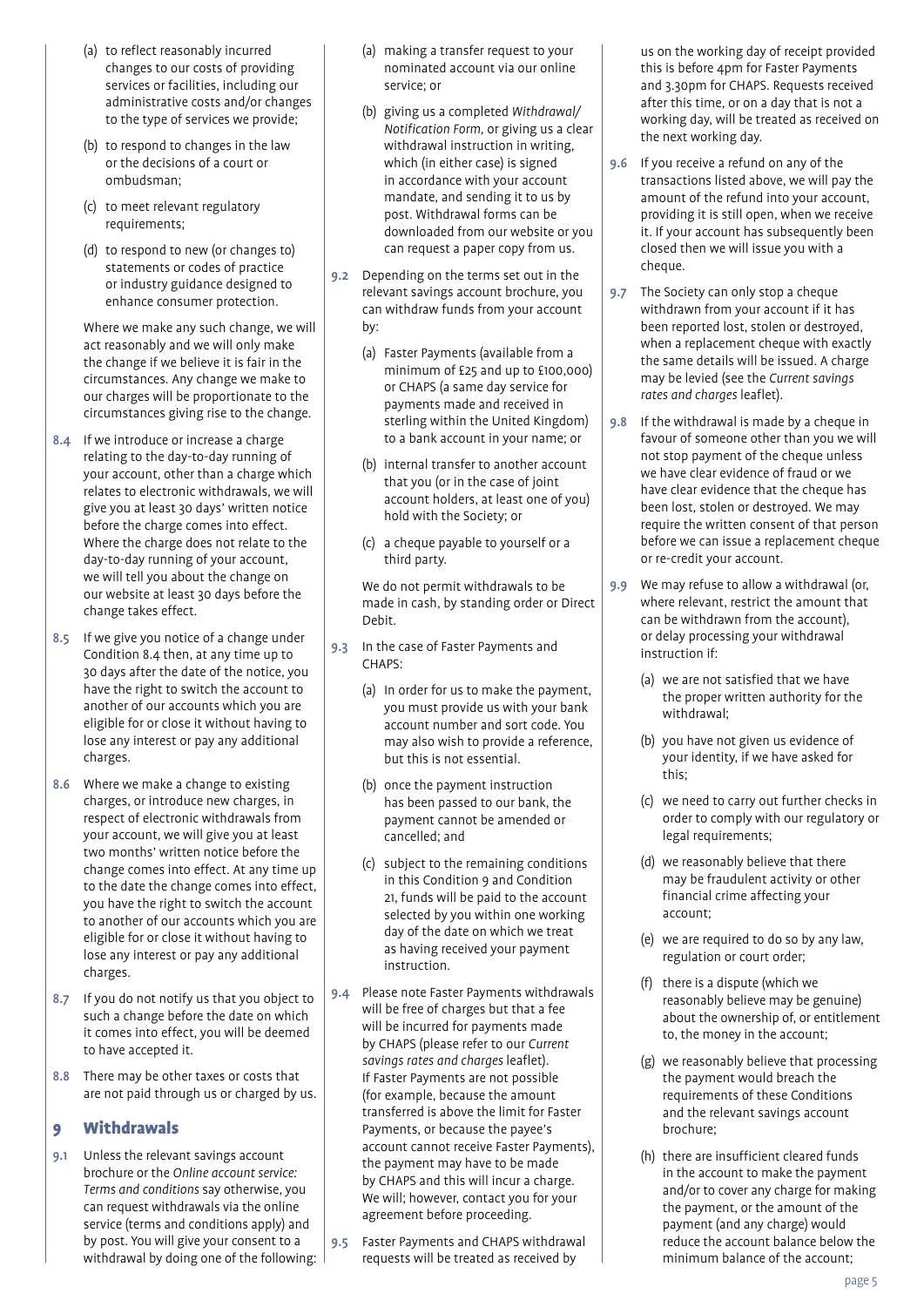- (i) you are subject to a bankruptcy, liquidation, receivership or administration order, or some other order relating to your bankruptcy or insolvency, or you have entered into a voluntary agreement with your creditors;
- (j) the terms of the payee's account prevent completion of the transactions, or the payee's account is unable to receive payments of that type (such as Faster Payments);
- (k) we intend to exercise our right of set-off under Condition 22;
- (l) you are seeking to make a payment using our online service, and we have suspended access under Condition 18 or have terminated your use of that service under the *Online account service: Terms and conditions.*
- 9.10 Provided it would not be unlawful for us to do so:
	- (a) we will notify you of the refusal either by telephone or in writing. We will do so at the earliest opportunity and in any event no later than the day by which the funds should have been available to the payee under Condition 9.3(c). If for any reason we are unable to notify you before we refuse to carry out a transaction, we will do so immediately afterwards;
	- (b) we will explain our reasons for refusal, if possible; and
	- (c) we will (where relevant) explain the procedure for correcting any factual errors that led to the refusal.
- 9.11 We may also refuse to allow a withdrawal, or restrict the amount that can be withdrawn, for the following reasons:
	- (a) due to circumstances beyond our reasonable control, as explained in Condition 21; or
	- (b) circumstances exist which lead us to believe our financial stability is under threat (such as where rumours cause actual or potential abnormal levels of withdrawals).

In either of these cases:

- (i) we will act proportionately to the circumstances in question;
- (ii) we will notify the restrictions by a notice on our website;
- (iii) we will take all reasonable steps to ensure that the restrictions are lifted as soon as practical and to minimise the inconvenience to you;
- (iv) we will take into account the interest of the Society's membership as a whole;
- (v) we will, if practical, give advance notice; and
- (vi) we may consider exceptions to the restrictions if we are reasonably satisfied that extreme hardship would otherwise be caused.
- 9.12 You can contact us to discuss any restriction by telephone.

#### 10 Unauthorised payment transactions

- 10.1 To dispute a payment transaction that you do not recognise, or you do not believe that you carried out, and to claim a refund you will need to contact us as soon as possible but no later than 13 months from the date the transaction was debited from your account. To notify us of a disputed transaction you should report it to the Savings Team on 01535 650 770 or email **savings@ecology.co.uk**.
- 10.2 If you notify us of an unauthorised payment transaction, we may investigate the circumstances if we have reason to suspect that you have been involved in fraudulent behaviour, or if your claim relates to a payment by cheque.
- 10.3 If we do need to investigate under Condition 10.2, you must co-operate with us and with the police, if we need to involve them.
- 10.4 If we decide to investigate, we will inform you of this on the same working day on which your notification is received by us, or if the notification is received at the end of the working day or on a non-working day, at the beginning of the next working day. If, once we have completed our investigations we determine that we do not have to give you a refund, we will inform you of this. Otherwise, we will refund the amount of the unauthorised payment to your account and restore your account to the state it would have been had the unauthorised withdrawal not taken place. This means we will also reimburse you for any interest and charges you have incurred as a result of the unauthorised withdrawal.
- 10.5 Subject to Conditions 10.6 to 10.10, where any loss resulting from an unauthorised withdrawal arises from the unauthorised use of any security details (such as the details you use to access our online service), you will be liable for up to a maximum of £35 of that loss.
- 10.6 You will be liable for all losses arising where you have acted fraudulently, and no limit will apply to your liability.
- 10.7 Where losses arise as a result of you deliberately or with gross negligence failing to comply with any of the requirements to keep your security details safe, your liability will not be limited to £35. You will be liable for all losses arising, subject to Condition 10.8.
- 10.8 Except where you have acted fraudulently, you will not be liable for any losses arising:
	- (a) where the loss or theft was not detectable by you before the unauthorised withdrawal was made;
	- (b) after you have notified us of any loss or unauthorised use of any security details;
	- (c) where we have not provided you with a notification process for reporting the loss or theft of or the compromise of any security details;
	- (d) where insufficient levels of security checks required by relevant laws or regulations, were made relating to the payment.
- 10.9 You will not be liable for any losses arising where the loss was caused by something we (including any employee or agent of ours) did or failed to do.
- 10.10 Except where we suspect that you have been involved in fraudulent behaviour we will refund the amount of the unauthorised payment to your account and restore your account to the state it would have been had the unauthorised withdrawal not taken place, as explained in Condition 10.4. Provided you have notified us within 13 months of the debit date, we will refund the withdrawal, plus any further reimbursement, no later than the next working day after you inform us of the unauthorised withdrawal.
- 10.11 If we make a refund and then discover that you did authorise the transaction or are otherwise liable, we may reverse the refund. We will notify you before we do this.
- 10.12 You must notify us as soon as possible if you become aware of any unauthorised transaction on your account or you suspect that any personalised security features relating to your account have been lost, stolen or liable to misuse.

#### 11 Mistakes, delays and liability for losses

- 11.1 If we fail to process a payment transaction, fail to process it on time, or process it incorrectly, then we will be liable to you as set out in Condition 11.2. However, we will not be liable to you in any of the following situations:
	- (a) where you did not give us the correct payment details, as set out in Condition 9.3(a). It is your responsibility to make sure that they are correct. If you provide us with the incorrect payment details we will not be liable if the transaction is not carried out or is incorrectly carried out. In this case, we will use reasonable endeavours to recover any money that has been sent incorrectly,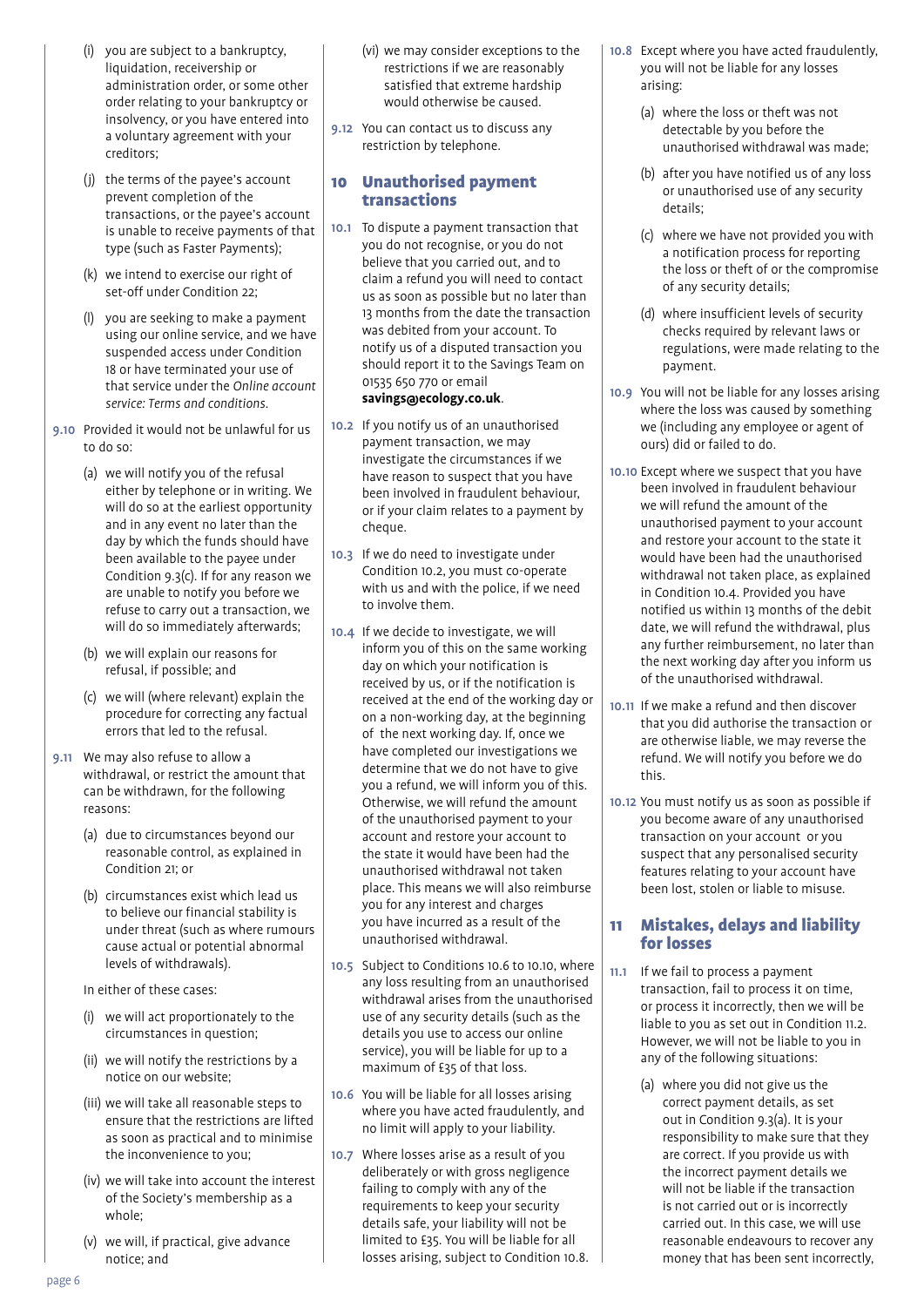but we may charge you any costs we reasonably incur in trying to do this. Where we are unable to recover the payment for you, if you write to us we will provide you with all the available and relevant information we have and which we can lawfully provide to you so that you can make a claim for repayment;

- (b) where you fail to notify us when you become aware of the mistake, failure or delay without undue delay and in any event within 13 months after the transaction was incorrectly carried out or was due to have been carried out;
- (c) where we can show that the payee's bank or building society received the correct payment and payee's details on time;
- (d) where we had reasonable grounds to delay processing your instructions under Condition 9.9; or
- (e) where it was not possible for us to process your instruction due to circumstances beyond our reasonable control, as explained in Condition 21.
- 11.2 Subject to the other provisions of these Conditions, we are liable for losses due to a delay or error by us in carrying out your instructions to make or stop a payment, or for unauthorised payments, but our liability will be limited to:
	- (a) the amount of such payment, and
	- (b) the amount of any interest you do not receive or any interest and charges you have to pay directly as a result of such delay or error.

 We will refund the amount of your loss arising from the mistake or delay without undue delay.

#### 12 Uncleared funds

- 12.1 Subject to any relevant savings account brochure, and to Condition 9, we will allow withdrawals against a cheque on the seventh working day from and including the date it is paid into your account unless we have received notice that it has not been cleared. If the cheque is not cleared then you will have to repay us the amount of the withdrawal to the extent that there is not enough other money in the account to cover it. However we will not take money from your account, or require you to repay us, after this time if the cheque is uncleared unless:
	- (a) you agree otherwise;
	- (b) you are knowingly a party to a fraud in respect of the cheque; or
	- (c) the money is reclaimed from your account before close of business on

the seventh working day from and including the date it was deposited with us.

- 12.2 If a cheque that is deposited with us is not cleared we will write to you to advise you of this.
- 12.3 For the purposes of Condition 12.1 the day of deposit is the working day that it is received by post, except that if it is received after 3.30 pm, then the day of deposit is the next working day.

#### Example:

 If a cheque is paid into your account on a Monday, this is the day the funds will start to earn interest and you can be sure that the money is available to you on the following Tuesday (providing there are no bank holidays in-between these days).

#### 13 Closing your account

- 13.1 You can close your account at any time, subject to terms explained in the relevant savings account brochure, via the online account service or by sending us a signed letter with your written instruction, or by completing a *Withdrawal/Notification Form,* which is available to download from our website or you can request a paper copy from us.
- 13.2 We can close your account at any time without giving any reason but:
	- (a) we will give you at least two months' written notice, or such a period of notice you would have to give us in order to close your account (or close it without having to lose interest), whichever is the longer;
	- (b) we will not use this right to repay a fixed term investment before the end of the fixed term; and
	- (c) we will not close your account, or threaten to do so, as a response to a valid complaint that you have made.

These Conditions will not apply if:

- you have deliberately given us any false information in relation to your account;
- (ii) you were not entitled to open the account;
- (iii) you do not comply with any of your obligations under these Conditions and do not put this right within a reasonable time of our asking you to do so;
- (iv) you threaten, or are abusive towards, our staff;
- (v) we receive notification that you are subject to a bankruptcy, liquidation, receivership or administration order, or some other order relating to your bankruptcy or insolvency, or you have entered into a voluntary agreement with your creditors;
- (vi) we reasonably suspect that the account is being used for an illegal purpose;
- (vii) the contract between us is void or unenforceable at law; or
- (viii) we have a legal obligation to close the account.
- 13.3 If we close the account, we will send you the balance and interest calculated as detailed in Condition 7.3. We may make repayment by sending you a cheque.
- 13.4 If we close the account by making a full repayment you will have no further right or interest in the account.

#### 14 Statements

- 14.1 Statements of account are sent annually in January for all accounts except ISAs, which are sent in April each year.
- 14.2 In any month you make a cheque deposit or withdrawal by cheque or bank transfer, we'll send you a statement the following month, containing all transactions you have made during that month, and your latest balance.
- 14.3 You should check all statements carefully. If there is an entry which seems to be wrong you should tell us as soon as possible by reporting it to the Savings Team on 01535 650 770 or emailing savings@ecology.co.uk so that we can resolve the matter. Conditions 10 and 11 will apply in relation to liability.

#### 15 Joint accounts

- 15.1 If an account is held in more than one person's name, then only the holder whose name appears first in our records will be entitled to membership rights (such as the right to receive notices of, and attend and vote at, meetings). This is subject to rights given to other holders by any legislation.
- 15.2 You can choose the order in which the names appear in our records. Any change in the order will happen when our records are actually changed. We will make the change within a reasonable time after you tell us about it.
- 15.3 You must notify the Society if one of the account holders dies. We will, on receipt of satisfactory evidence of the death, treat the surviving holder(s) as being entitled to the account. We do not accept accounts on any other basis. Under the Rules, joint accounts cannot be held by holders as tenants in common.

 The original account will be closed and the balance transferred to a new account in the name(s) of the surviving account holder(s). The other terms of the account will remain unchanged.

15.4 Withdrawals and other transactions on a joint account need the signatures of all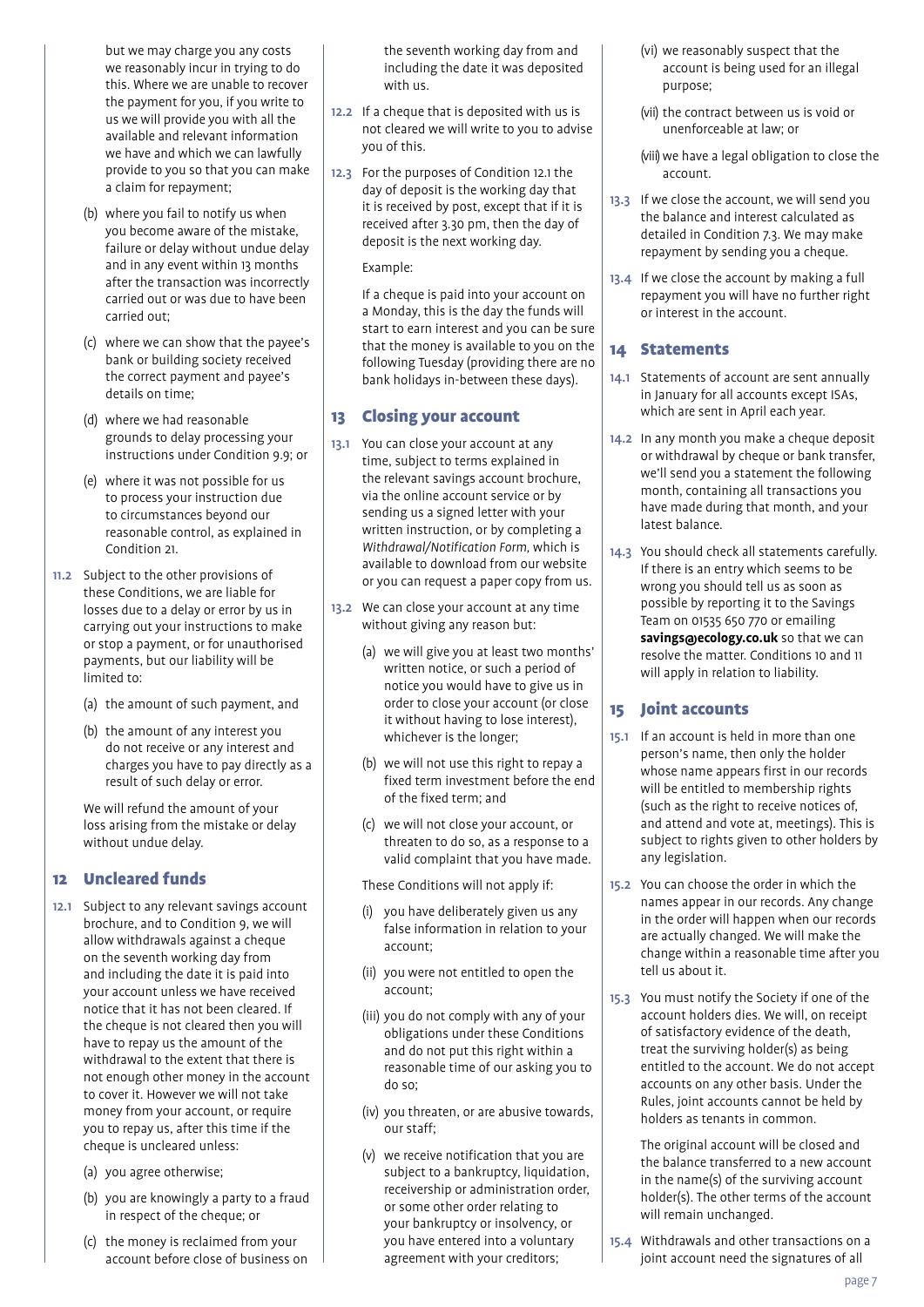account holders, unless all of them have authorised us to accept the signature of any one of them or (if there are more than two holders) any combination of them. If we have this authorisation, then any of the holders can withdraw all of the money in the account.

- 15.5 Any authorisation given under Condition 15.4 can be stopped by any account holder. However, we will need three working days' notice to put this into effect.
- 15.6 If we have reason to believe that there is a dispute between account holders we may (but will not be obliged to) require the signatures of all account holders, despite any authorisation that has been given to us previously under Condition 15.4.
- 15.7 If there is a relationship between the account holders which ceases, you will need to inform us if the account is to be closed or you want any name to be removed from the account. If you do not inform us then, even if we know about the relationship breakdown, we will continue to operate the account in accordance with the instructions that you have given us. This may mean that withdrawals and/or closure of the account will be permitted on one signature.
- 15.8 We may freeze the account if we have reason to think that there is a dispute in relation to the money in the account. However, we are not obliged to do so, unless we are ordered to do so by a court or it is required to fulfill our legal or regulatory obligations.
- 15.9 Any correspondence relating to the account will be sent to the address of the first-named account holder, unless you instruct us otherwise.
- 15.10 The liability of joint account holders is joint and several. This means that each of you is separately responsible to us for the performance of all the obligations of the account holders, and not just a share of them.
- 15.11 We do not have to recognise the interest or claim of any person other than the account holder(s) in respect of any money held in the account (and we will not have any liability for failing to do so), except as may be required by law. Further details about the rights and responsibilities of joint account holders are contained in the leaflet *You and Your Joint Account.* A copy of this is available on request.

#### 16 Trustee accounts

Accounts may be opened by individuals acting as trustees for children or other third parties and we will regard such individuals as the account holders. However, where there are joint trustees, it will normally be necessary for both or all of them to sign for any withdrawals. In other words, it will not be possible

for one of them alone to operate the account. Trustees must also be aware that deposits and withdrawals should only be made for the benefit of the child or beneficiary of the account.

#### 17 Unclaimed balances and dormant accounts

- 17.1 We may close your account if:
	- (a) you cannot be traced after reasonable enquiry, and
	- (b) for a period of 15 years (or three years if the amount in your account is less than £100) no money is paid into or withdrawn from your account.
- 17.2 If you contact us at a later date and provide us with satisfactory proof of your identity, we will either open a new account for you and credit that account with the amount of money in the closed account or repay the money to you, in accordance with your wishes, and in either case after adjusting it for the interest we would have paid and for any fees or charges we would have deducted if the account had remained open.
- 17.3 We take part in the unclaimed assets scheme under the Dormant Bank and Building Society Accounts Act. If there has been no activity on your account for 15 years (or other period specified by Law in the UK), we may transfer any money in your account to the unclaimed assets scheme. You'll still have the right to your money and you can contact us at any time for information about how to get your money back.
- 17.4 Details of the Dormant and Lost Accounts Scheme are available from Lost Savings, The Building Societies Association, 6th Floor, York House, 23 Kingsway, London WC2B 6UJ, by visiting **bsa.org.uk** or you can use the free online service at **mylostaccount.org.uk**.
- 17.5 Condition 17.1 is subject to any rules that may be made under any legislation.

#### 18 Account documents, use of the online service and security

- 18.1 Where you use our online service, you must take reasonable steps to keep your security details (such as your password and memorable information) secure at all times. This includes taking reasonable steps to comply with any instructions set out in the *Online account service: Terms and conditions,* and any other instructions or guidance regarding security that we publish from time to time (for example, on the online service site).
- 18.2 You should telephone the office on 01535 650 770 at the earliest opportunity to notify us if you believe someone has accessed your account through our online service, or if you believe that your security details have been lost, stolen or compromised.
- 18.3 We can suspend or limit access to our online service, where:
	- (a) we have been informed that your security details have been lost, stolen or compromised;
	- (b) we believe (or have been informed) that someone has accessed our online service without authorisation;
	- (c) we have concerns about the security of your information and/or our systems; or
	- (d) we are obliged to do so as a result of our legal or regulatory obligations.
- 18.4 Where we suspend access to our online service:
	- (a) we will attempt to inform you in advance and we will explain our reasons for doing so. If we cannot inform you in advance, we will inform you as soon as possible afterwards. However, we are not obliged to inform you where doing so would compromise our reasonable security measures or would be unlawful; and
	- (b) we will restore access to our online service and issue new security details to you in order to access our online service as soon as possible after the reason for us suspending, cancelling or limiting access or use has ceased.
- 18.5 If we suspect or detect fraud or security threats in relation to your account we will call you using the contact details we hold for you. We will not share any information with you until we have confirmed to our satisfaction that you are the account holder (or one of them).

#### 19 Changes in account terms and conditions

- 19.1 We can change the terms and conditions of the Agreement if we reasonably believe that the change is needed for any of the following reasons (which may relate to circumstances existing at the time or those which are expected to apply in the near future):
	- (a) to respond to changes in the law or the decisions of a court or ombudsman;
	- (b) to meet relevant regulatory requirements;
	- (c) to make the terms clearer or fairer;
	- (d) to provide you with extra benefits or services;
	- (e) to respond to new (or changes to) statements or codes of practice or industry guidance designed to enhance consumer protection.
- 19.2 Where we make any such change, we will act reasonably and we will only make the change if we believe it is fair in the circumstances.Any change we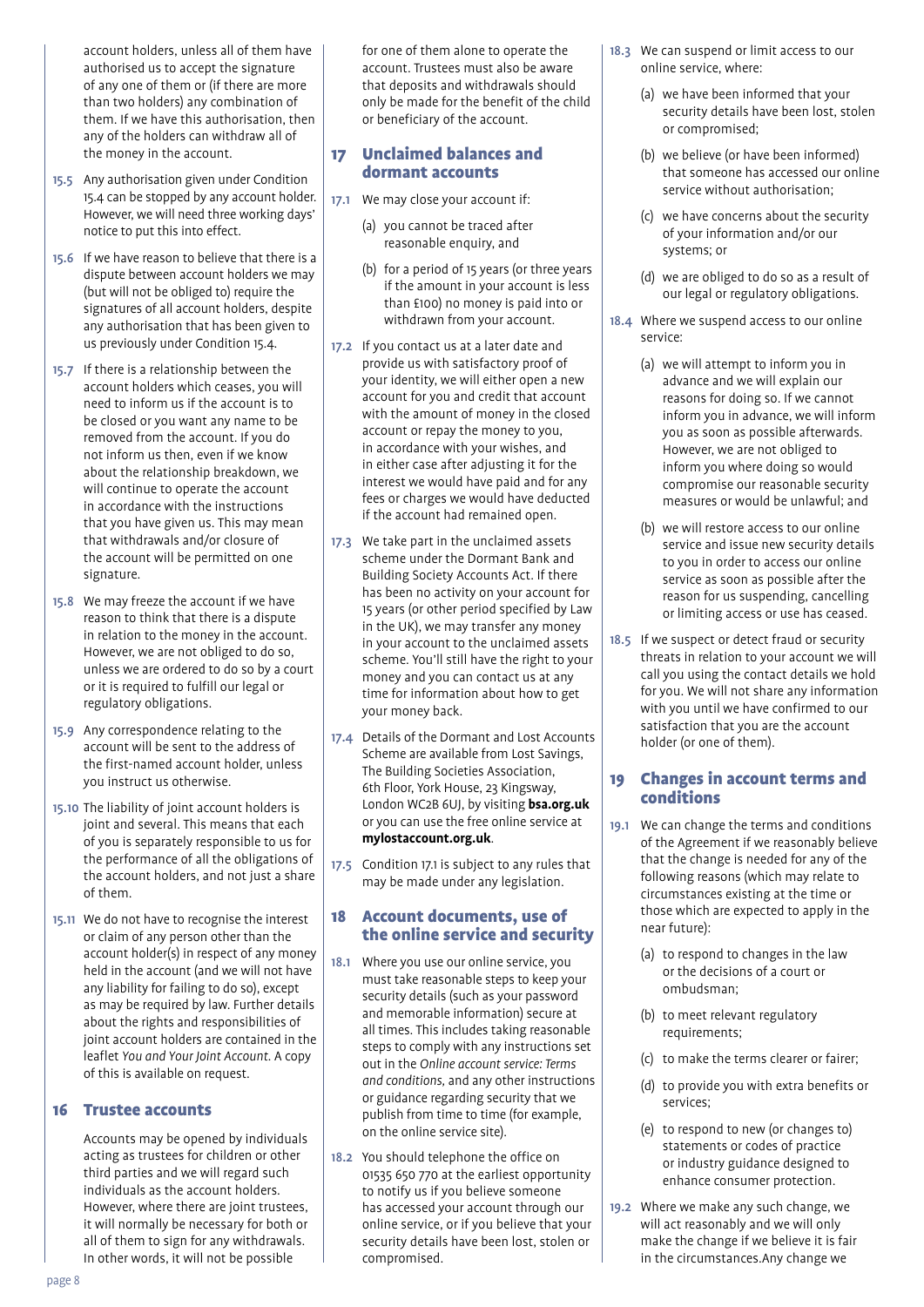make under Condition 19.1 will be proportionate to the circumstances giving rise to the change.

- 19.3 We can also change these terms and conditions for any valid reason (other than a reason mentioned above) where we reasonably believe the change is fair in the circumstances, taking into account the interests of our business, the interests of our members as a whole, and your rights and interests as an account holder. Any such change we make will be proportionate to the circumstances giving rise to the change.
- 19.4 Where we change the terms and conditions which deal with the way electronic payments can be made into or out of your account, we will give you at least two months' notice before the change comes into effect. We will tell you about the change by letter or by email if you have told us that you want to be contacted in this way. At any time up to the date the change comes into effect, you have the right to close your account without having to lose any interest or pay any additional charges. If you do not notify us that you object to a change before the date on which it comes into effect, you will be deemed to have accepted it.
- 19.5 In the case of all changes other than those referred to in Condition 19.4, we can make changes as follows:
	- (a) if a change is not to your disadvantage we may implement it immediately and without prior notice. We will tell you about the change on our website within 30 days of the change; and
	- (b) if a change is to your disadvantage we will notify you at least 30 days before implementing it (except if that length of notice is not possible, such as where the change is needed to comply with a legal requirement). You will then have a period of two months from the date of the notification during which you can close or transfer your account without giving any period of notice, or loss of interest up to the date of closure, or incurring any penalty. We will tell you about the change by letter or by email if you have told us that you want to be contacted in this way.
- 19.6 This Condition 19 does not apply to changes to interest rates or charges, which are dealt with in Conditions 7 and 8. This Condition does however include changes to Conditions 7 and 8 themselves.
- 19.7 If we have made a major change or a lot of minor changes in any one year, we will give you a copy of the new Terms and Conditions or a summary of the

changes and tell you where you can find a full copy, for example on the website or by contacting us for a paper copy.

#### 20 Notices

- 20.1 You will be taken to have received any letter or email or other personal notification 72 hours after we have sent it to you.
- 20.2 If an error is made in a notice, but this is corrected shortly afterwards by a subsequent notice, the notice period will run from the date of the original notice.

#### 21 Matters beyond our control

 We will not be liable to you if we are unable to provide any service in connection with your account, or for any act or omission on our part in providing any such service, as a result of:

- (a) abnormal and unforeseeable circumstances beyond our reasonable control, the consequences of which would have been unavoidable despite all efforts to the contrary (such as strikes, power failures or other causes beyond our control); or
- (b) our having to comply with any legal or regulatory requirement.

## 22 Our right of set off

- 22.1 We may use the money in your account towards payment of any money that you owe us (for example, under a mortgage) which is due for payment but has not been paid. This is known as our right of set off.
- 22.2 We will not use our right of set off in relation to money in your account if we have grounds to think that any of the following apply:
	- (a) the money is needed to meet your essential living expenses or payments due in respect of:
		- mortgage or rental payments on your home;
		- essential goods or services (such as payments due in respect of your cooker or refrigerator or your means to travel to work);
		- utilities (water, gas or electricity); or
		- court orders or legislation (for example, council tax, child support maintenance or court fines);
	- (b) you are holding the money on behalf of someone else;
	- (c) you have received the money from a government department, local authority or NHS direct payment organisation for a specific purpose, or you are under a legal obligation

to keep the money and use it in a particular way.

- 22.3 If we propose to use our right of set off in relation to your account we will contact you at least 14 days beforehand to tell you this. We may during this 14 day period not allow any withdrawals from your account.
- 22.4 If we use our right of set off in relation to your account we will contact you promptly to tell you that we have done so.
- 22.5 Once we have used our right of set off in relation to money in your account, that money will cease to be yours and you will not earn any interest on it.

#### 23 Companies and other businesses

- 23.1 If you are a limited company or other type of corporation, you will need to authorise officers to operate the account. We will require evidence of identity and address for the officers. The *Savings account identification requirements* leaflet provides further details. References in these Conditions to "you" or "your" in a context which indicate an individual person rather than a corporation will instead mean the authorised officer where appropriate.
- 23.2 Accounts in respect of unincorporated organisations, such as partnerships and clubs, may be recorded on our system as being held in the name of the organisation but the legal relationship will be with the named individuals on behalf of the organisation. Your attention is drawn to Condition 15 if there are joint holders.
- 23.3 If you are a limited company or other type of corporation, or an unincorporated association, then you must provide us with such information regarding your business and/or your constitution as we may reasonably request from time to time.

#### 24 Law

These Conditions are governed by the laws of England and Wales. Those laws are also taken as the basis for the establishment of relations with you prior to the conclusion of any contract between us.

#### 25 Language

All communications between you and us will be in English.

#### 26 Currency

The Society only handles sterling currency transactions.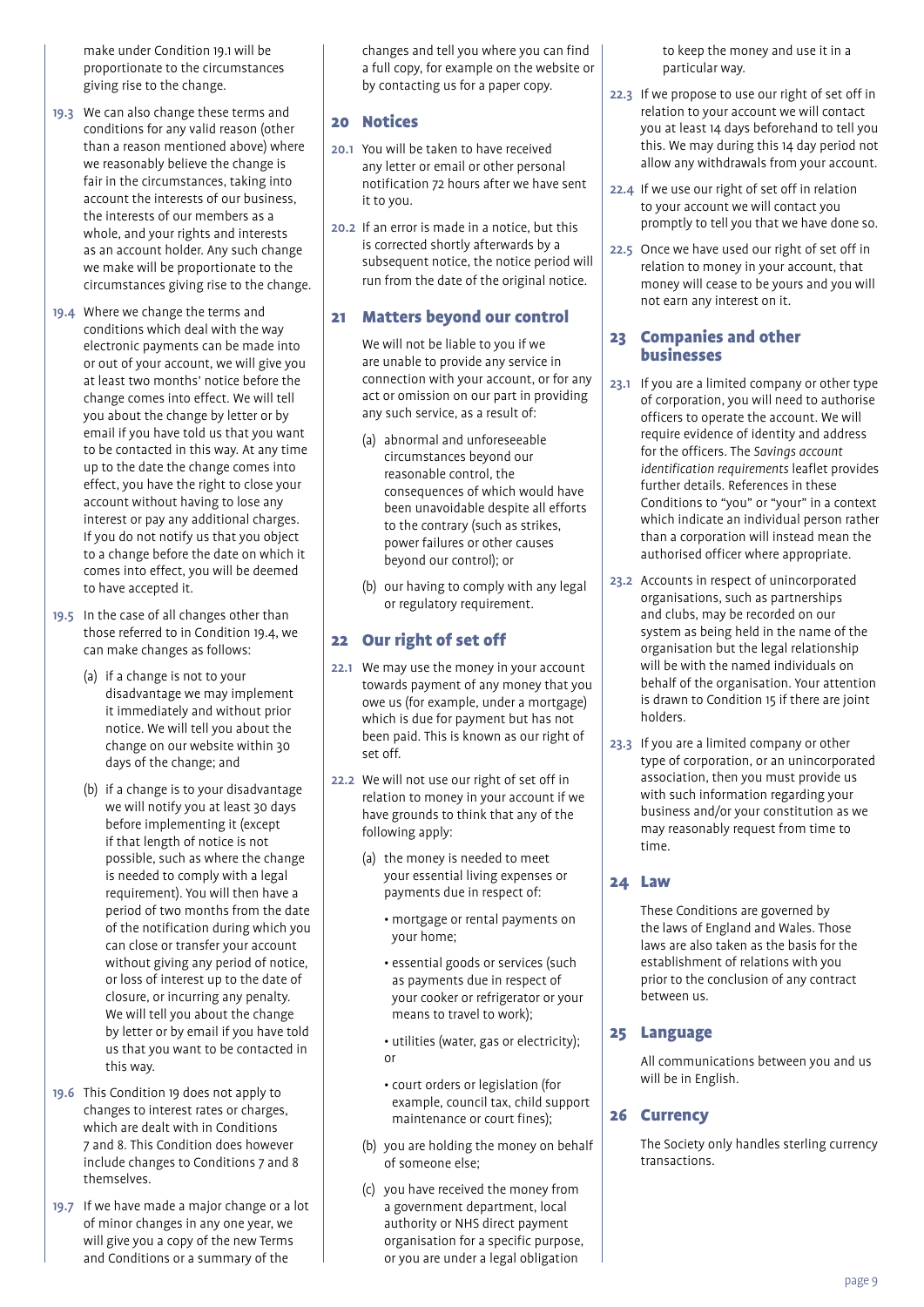# Further information

(this does not form part of the Conditions)

#### Powers of attorney and third party mandates

If you are no longer capable of looking after your financial affairs, then another person may operate your account(s) on your behalf after we have received satisfactory confirmation that the individual has appropriate authority to do so (for example, under a Power of Attorney or order from a court). We will advise of our requirements in this respect on request and, in such circumstances, we may require the person operating your account(s) to give us an indemnity against all claims which may be made in respect of amounts withdrawn.

If we agree, we may also allow other third parties to have authority to discuss or operate the account in other circumstances (we call this a third party mandate). We will advise of our requirements in this respect on request and, in such circumstances, we may require the person operating your account(s) to give us an indemnity against all claims which may be made in respect of amounts withdrawn. Any such third party mandate can be cancelled by you on notice in writing to us.

#### Death

We appreciate that if an account holder dies it can be a traumatic time, but we should be contacted as soon as possible. If a sole account holder dies, the personal representative may close the account (after producing a grant of probate or providing such other evidence of their authority as we may require) and transfer the balance together with any interest earned to the person(s) entitled to receive the same.

If a joint account holder dies, the account will be closed but the balance will be transferred to a new account in the name(s) of the surviving account holder(s) unless otherwise instructed by the survivor(s). Please refer to Condition 15.3.

#### Superseded accounts

If your savings account is superseded because we no longer open new accounts of that type or actively promote them, we will either keep the interest rate on your superseded account at the same level as an account with similar features from our current range, or switch it to an account with similar features from our current range.

If there is no account with similar features, we will contact you within 30 days of your account being superseded, to tell you that this has happened, give you details about our other accounts which you are eligible for and help you switch to one of these accounts without any notice period and without any extra charges.